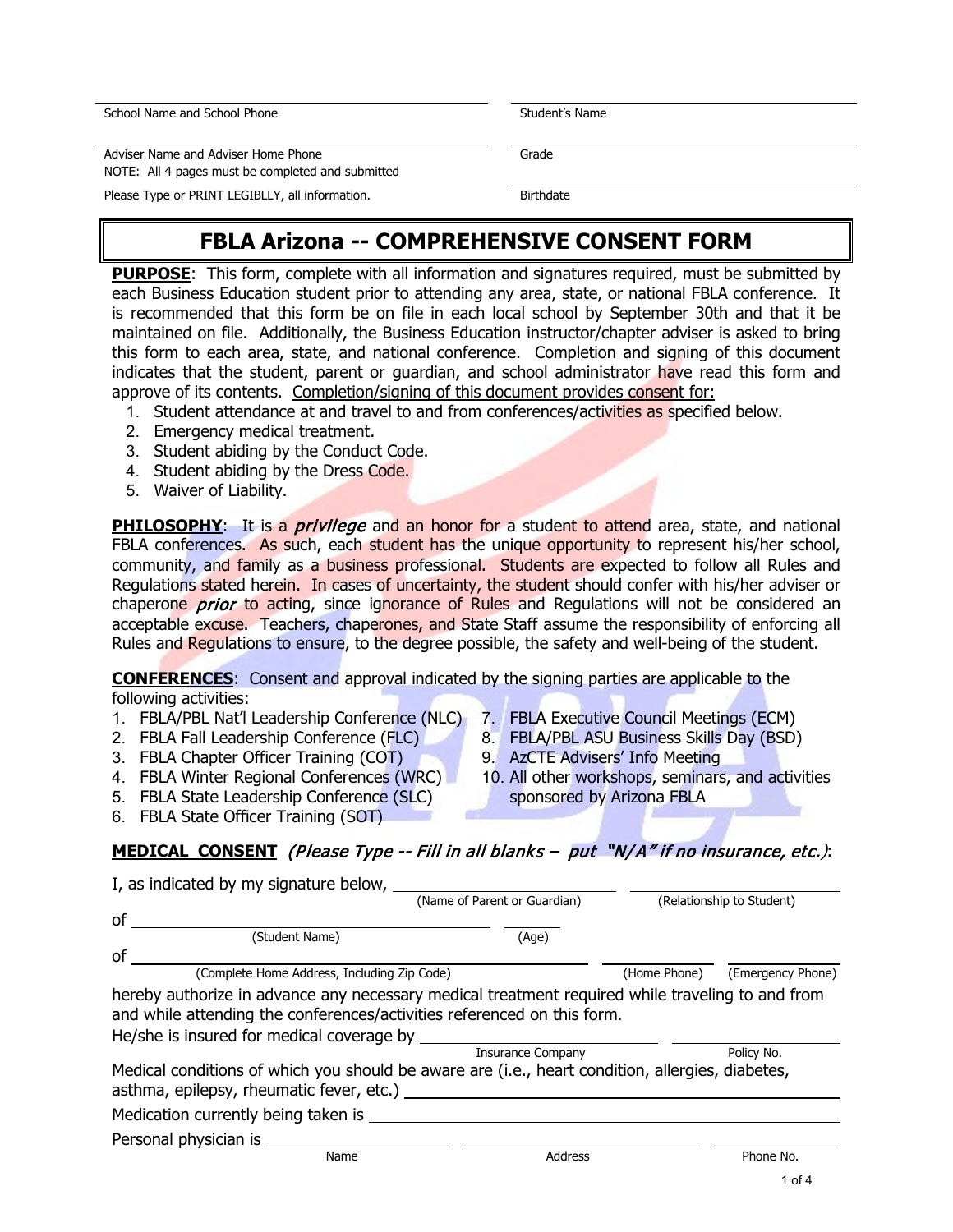**SPECIAL NEEDS:** Arizona FBLA recognizes the special needs of our members. If any member has a special need that will require accommodation, the member is requested to inform Arizona FBLA of such needs so accommodation can be made.

**DRESS CODE:** FBLA is, first and foremost, a *professional* organization for students enrolled in Business Education. Just as in a business where company policies related to dress and grooming are maintained, FBLA has developed its own policies. Essentially, proper dress and grooming for any occasion is a matter of exercising good judgment; thus, should a question arise concerning the Dress Code, contact your chapter adviser or refer to this form *prior* to making a decision. Help us to build and maintain a positive image of FBLA! All FBLA activities must be attended in appropriate business attire; absolutely no jeans or shorts.

FBLA-PBL members and advisers should develop an awareness of the image one's appearance projects. The purpose of the dress code is to uphold the professional image of the association and its members and to prepare students for the business world.

Appropriate attire is required for all attendees  $-$  advisers, members, and guests  $-$  at all general sessions, competitive events, regional meetings, workshops, and other activities unless otherwise stated in the conference program. Conference name badges are part of this dress code and must be worn for all conference functions. For safety reasons, do not wear name badges when touring.

| Professional attire acceptable for FBLA activities include:                                      |                                                                                                      |  |  |
|--------------------------------------------------------------------------------------------------|------------------------------------------------------------------------------------------------------|--|--|
| <b>Males</b>                                                                                     | <b>Females</b>                                                                                       |  |  |
| · Business suit with collar dress shirt, and                                                     | • Business suit with blouse or                                                                       |  |  |
| necktie or                                                                                       | • Business pantsuit with blouse or                                                                   |  |  |
| • Sport coat, dress slacks, collared shirt, and                                                  | • Skirt or dress slacks with blouse or sweater                                                       |  |  |
| necktie or                                                                                       | <sub>or</sub>                                                                                        |  |  |
| • Dress slacks, collared shirt, and necktie.                                                     | • Business dress.                                                                                    |  |  |
| • Banded collar shirt may be worn only if sport                                                  | • Dress shoes                                                                                        |  |  |
| coat or business suit is worn.                                                                   | • Dresses with "long" slits in back only.                                                            |  |  |
| • Dress shoes and socks.                                                                         | • Skirts no more than two inches above the                                                           |  |  |
| • Neatly trimmed facial hair permitted.                                                          | knee (must reach fingertips or lower).                                                               |  |  |
|                                                                                                  |                                                                                                      |  |  |
| <b>Inappropriate attire, for both men and women, includes:</b>                                   |                                                                                                      |  |  |
| • Jewelry in visible body piercing, other than ears                                              |                                                                                                      |  |  |
|                                                                                                  | • Denim or chambray fabric clothing of any kind, overalls, shorts, skorts, stretch or stirrup pants, |  |  |
| exercise or bike shorts                                                                          |                                                                                                      |  |  |
| • Backless, see-through, tight-fitting, spaghetti straps, strapless, extremely short, or low-cut |                                                                                                      |  |  |

- Backless, see-through, tight-fitting, spaghetti straps, strapless, extremely short, or low-cut blouses/tops/dresses/skirts
- T-shirts, Lycra™, spandex, midriff tops, tank tops, bathing suits
- Sandals, athletic shoes, industrial work shoes, hiking boots, bare feet, or over-the-knee-boots
- Athletic wear, including sneakers
- Hats or flannel fabric clothing
- Bolo ties
- Visible foundation garments
- No capri or cargo slacks
- No visible tattoos

**CLARIFICATION** – Many women's two-piece suits currently are designed so that they do not require a blouse. Therefore, this will be accepted. In addition, sling-back shoes, open-toe shoes, and sleeveless dresses are accepted.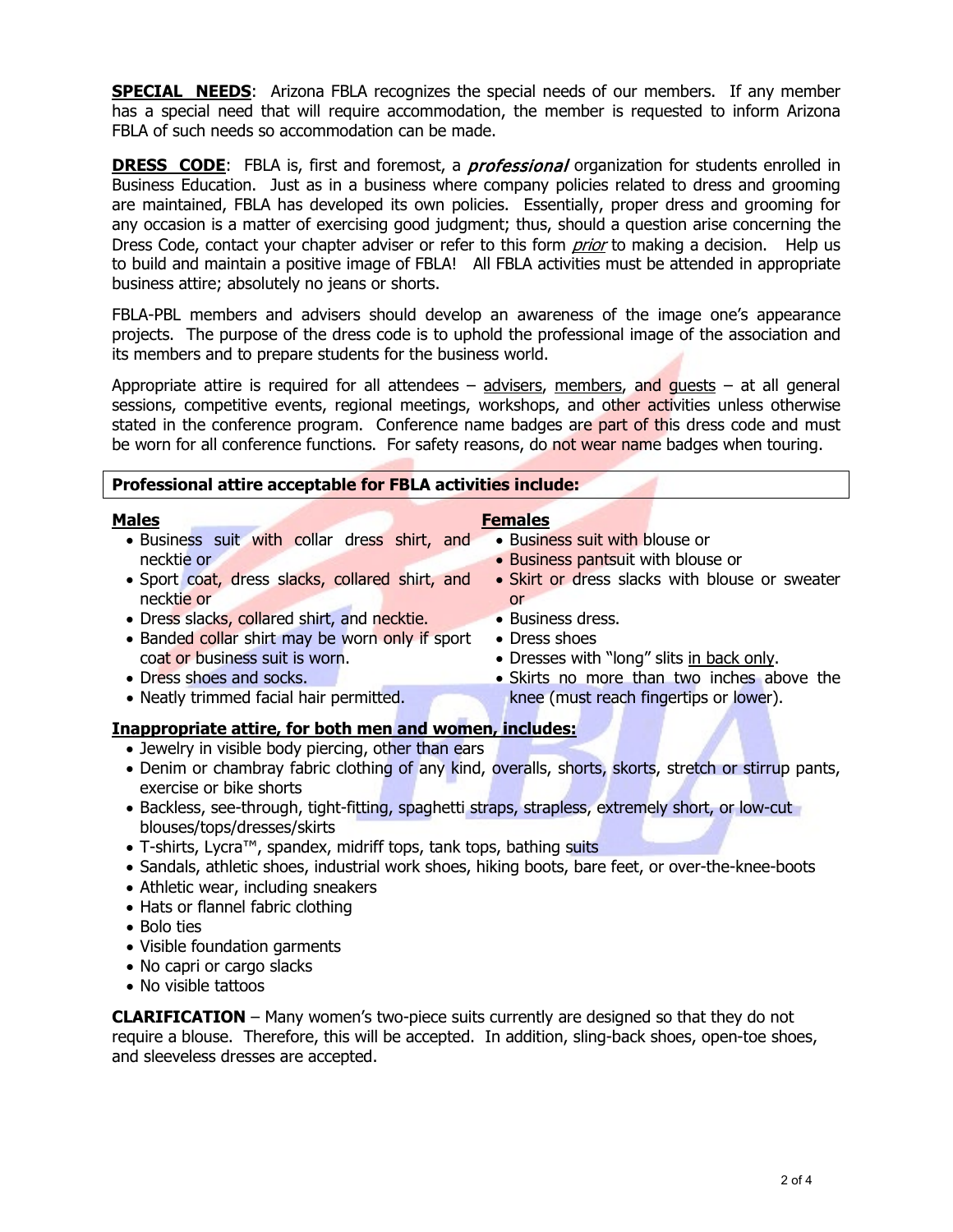POOL ATTIRE: If a swimming pool, jacuzzi, sauna, etc., is available for student use, the following dress is appropriate ONLY when traveling to and from and when using such facilities: Robe or teeshirt, swimming suit, shoes or sandals. **NOTE: Under no circumstances are students permitted in the hotel lobby or in any other portion of conference facilities or surrounding area in Pool Attire.**

**CONDUCT CODE**: Participation in Arizona FBLA activities provides an opportunity for students to interact with business professionals, adult FBLA supporters, other FBLA members, and the general public. As a result of establishing a positive, ethical and professional image many businesses, civic organizations, and individuals provide financial and human resources to FBLA and its student members. Once again, should you have a question concerning what constitutes acceptable behavior, ask your adviser or chaperone **prior** to making a decision. FBLA values its reputation and asks that you help maintain it. The following Conduct Code has been established and is enforced at all area, state, and national FBLA conferences and activities.

**LEVEL ONE VIOLATIONS**: The following have been identified as "**extremely serious"** violations:

- 1. Rudeness or insubordination.
- 2. Violation of any city, state, or federal law.
- 3. Possession, consumption, transportation, or purchase of any alcoholic beverage or illegal drug. If alcoholic beverages and/or illegal drugs or evidence of their use are found in a hotel room, all occupants of that room shall be **subjected to the penalties** prescribed below.
- 4. Defacing, damaging, or stealing public or private property.
- 5. Failure to attend conference activities, including competitive events, general sessions, and special meetings.
- 6. Male in female's room or female in male's room **WITHOUT AN OPEN DOOR** and without the permission of a chapter adviser or chaperone.
- 7. Missing curfew by more than 30 minutes. Curfew means being in your assigned room with the door closed and noise kept at a minimum. If you are not staying in the hotel, curfew means that you have left the hotel grounds by the stated time.
- 8. Throwing any object from a hotel window or vehicle.
- 9. Inviting or having non-FBLA members or unregistered individuals in your hotel room at a conference or activity.
- 10. Repeated violation of Level Two Conduct Codes.
- 11. Violations not mentioned as identified by the adviser, chaperone, state staff, and/or school official.

## **LEVEL ONE PENALTIES:**

- 1. Expulsion from the conference.
- 2. Notification of the parent or guardian.
- 3. Notification of a school official.
- 4. Student, parent/guardian, and Adviser must immediately arrange and pay for alternate travel plans to return home. If Adviser or Chaperone refuses to compile, the state office will finance the trip home and invoice the chapter for reimbursement.
- 5. Forfeiture of all awards, moneys, scholarships, travel grants, and future opportunities to participate in Arizona FBLA activities. National Conference travel scholarships shall be returned to Arizona FBLA.
- 6. Other penalties at the discretion of the adviser, chaperone, school official, or state staff.